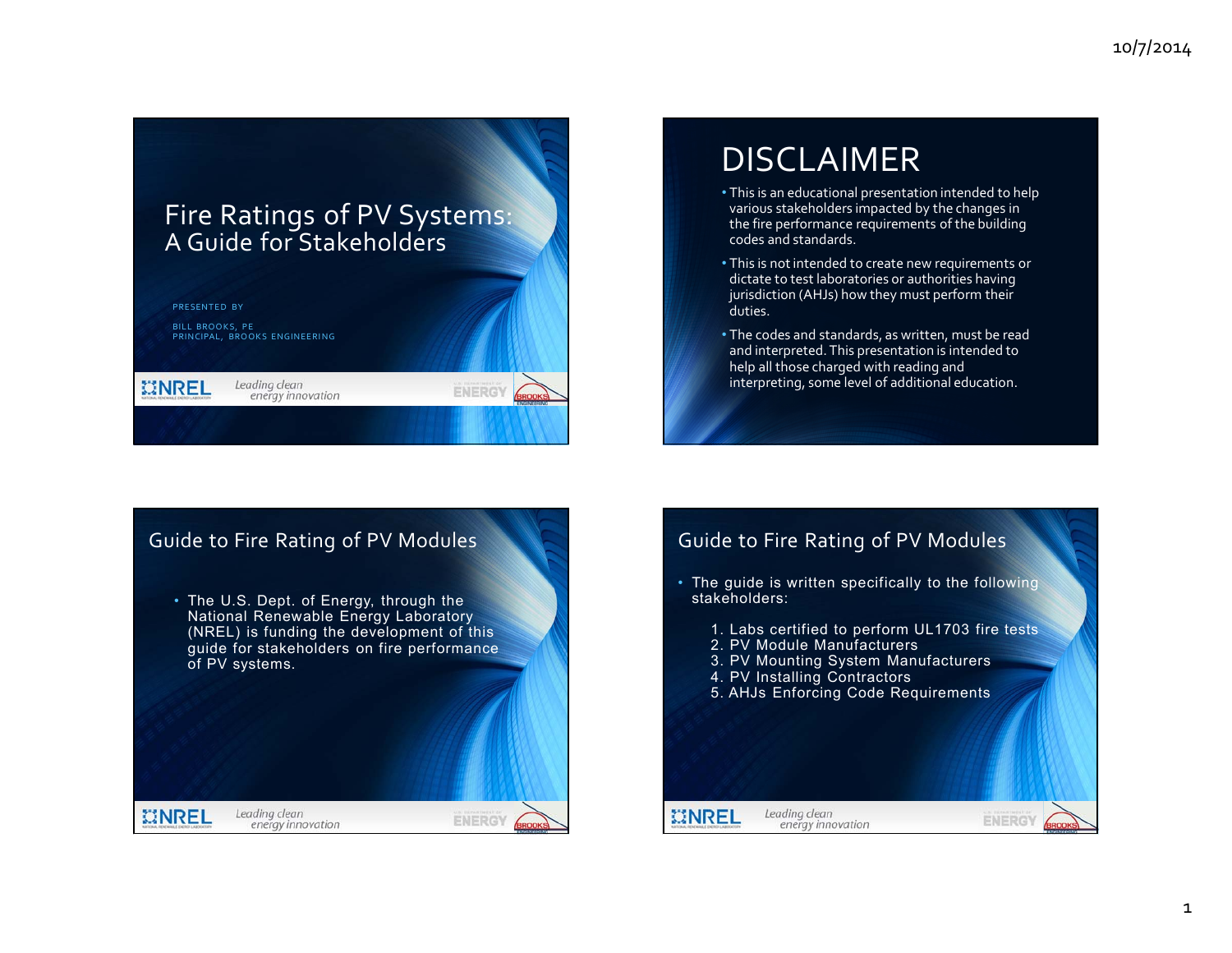## Guide to Fire Rating of PV Modules ‐Outline

| • 1 Background               |                                                              |  |  |  |  |  |
|------------------------------|--------------------------------------------------------------|--|--|--|--|--|
|                              | • 2 The Changes in Building Code Requirements                |  |  |  |  |  |
| $\cdot$ 2.1                  | 2012 IBC Language                                            |  |  |  |  |  |
|                              | • 2.1.1 Changes to 2012 I-Codes                              |  |  |  |  |  |
|                              | • 3 New UL 1703 Fire Performance Tests Tutorial              |  |  |  |  |  |
| $\cdot$ 3.1 $-$              | Background on the First UL1703 Fire Classification Tests     |  |  |  |  |  |
| $\cdot$ 3.2                  | PV System Fire Classification with the New UL1703            |  |  |  |  |  |
|                              | Standard                                                     |  |  |  |  |  |
| $\cdot$ 3.2.1                | The Development of PV Module Types Instead of Fire           |  |  |  |  |  |
| <b>Classified PV Modules</b> |                                                              |  |  |  |  |  |
|                              | • 3.2.2 The New Spread of Flame Tests                        |  |  |  |  |  |
|                              | • 3.2.3 Details about the New Spread of Flame Interface Test |  |  |  |  |  |
| $\cdot$ 3.3                  | The New Burning Brand Test                                   |  |  |  |  |  |
|                              |                                                              |  |  |  |  |  |
|                              | Leading clean<br>energy innovation                           |  |  |  |  |  |

## Guide to Fire Rating of PV Modules ‐Outline (cont.)

- 4 How the Revised Building Code Relates to the New Test Standard
- $4.1$ Case studies for permitting and approving residential installations
- 4.2 Case studies for permitting and approving •  $4.2$ commercial installations
- 5 Action Items for each Stakeholder Group
- $5.1$ Laboratories Certified to Perform Tests
- $5.2$ PV Module Manufacturers
- $5.3$ PV Rack Manufacturers
- $5.4$ 5.4 PV Installing Contractors

Leading clean

energy innovation

**MNREL** 

 $• 5.5$ AHJs Enforcing Code Requirements

#### Background

- New language in the <sup>2012</sup> IBC requires the PV system to match the required fire rating of the roof.
- The general requirement for roofing systems in the IBC is for Class C fire rating.
- California has the most Class A and B roof fire rating requirements.
- Class A or <sup>B</sup> is required for areas such as Wildland/Urban Interface areas (WUI) and for very high fire severity areas.
- $\bullet$  Many of these areas are found throughout the western United States.

#### Changes in Building Code Requirements

• Prior to the <sup>2012</sup> IBC requirement, the controversy surrounded language in the ULWhitebook.

**ENERGY** 

- •*"Installation of modules on or integral to <sup>a</sup> building's roofsystem may or may not adversely affect the roof‐covering materials' resistance to external fire exposure if the module has <sup>a</sup> lesser or no fire‐ resistance rating. Roof‐covering materials will not be adversely affected when the modules have an equal or greater fire‐resistance rating than the roof‐ covering material"*
- This statement caused someAHJs to question installations six or more years ago.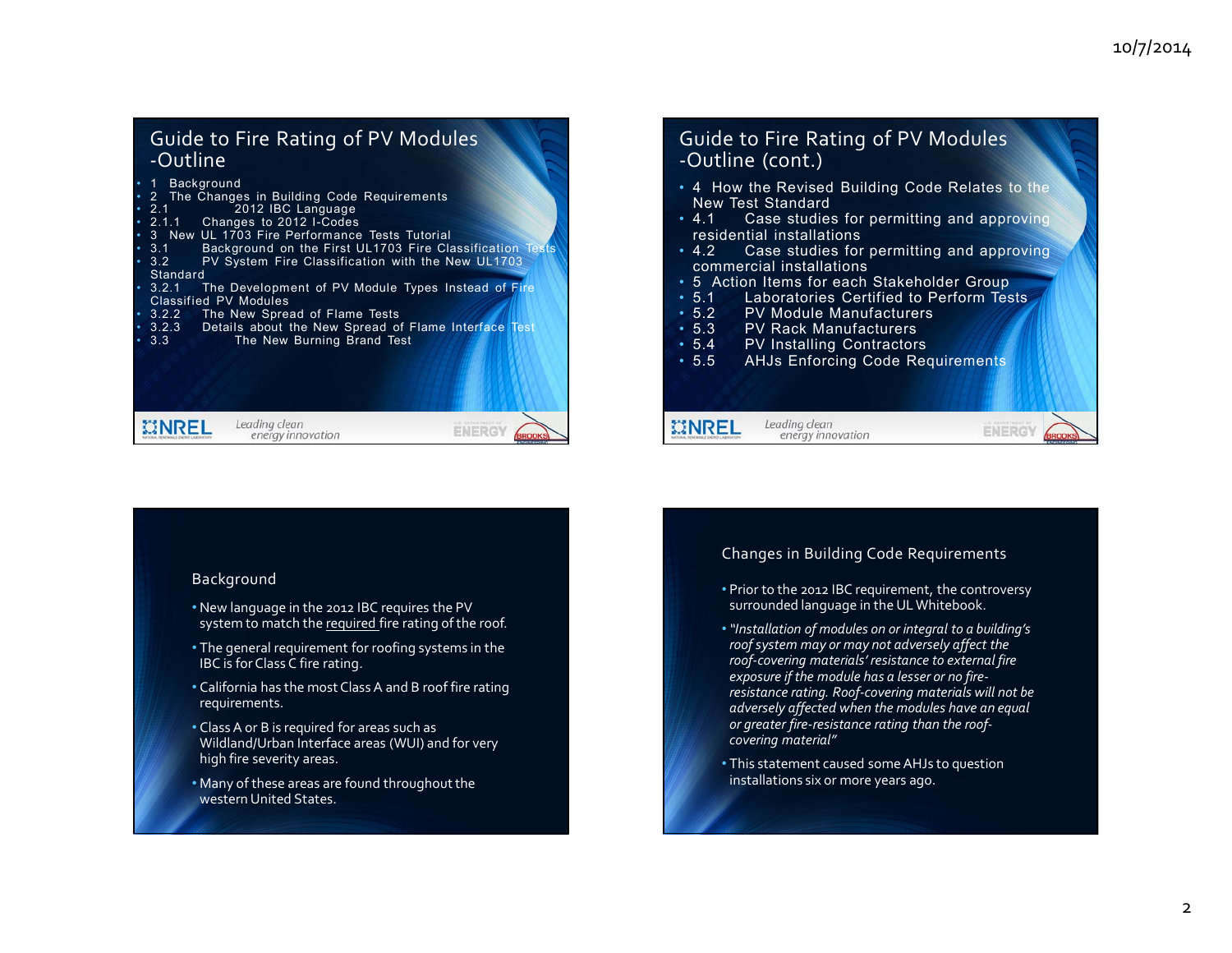#### Changes in Building Code Requirements

- $\bullet$  The Whitebook statement prompted a research project administered by SolarABCs to investigate the issue.
- After 5 years of evaluation and well over <sup>100</sup> fire tests, the UL1703 test standard was updated.
- The new UL1703 standard with the updated fire test was published in October of 2013.

## Changes in Building Code Requirements‐‐ Changes to <sup>2012</sup> <sup>I</sup>‐Codes

#### • *2012 IBC Code language:*

- 1509.7.2 Fire classification. Rooftop mounted photovoltaic systems shall have the same fire classification as the roof assembly required by Section 1505.
- Different language was approved in the IRC.
- *2012 IRCCode language:*
- M2302.2.1 Roof‐mounted panels and modules*.* Where photovoltaic panels and modules are installed on roofs, the roof shall be constructed to suppor<sup>t</sup> the loads imposed by such modules. Roof‐mounted photovoltaic panels and modules that serve as <sup>a</sup> roof covering shall conform to the requirements for roof coverings in Chapter 9.Where mounted on or above the roof coverings, the photovoltaic panels and modules and supporting structure shall be constructed of noncombustible materials or fire‐retardant‐treated wood equivalent to that required for the roof construction.

#### California Building Codes Language

- The 2013 California Building and Residential Codes, which are generally based on the <sup>2012</sup> <sup>I</sup>‐codes, is worded in <sup>a</sup> more consistent and better way.
- CBC Section 1505.9 and CRC Section R902.4 have been revised to read as follows:
- *1505.9 Photovoltaic panels and modules. Effective January 1, 2015, Rooftop mounted photovoltaic systems shall be tested, listed and identified with <sup>a</sup> fire classification in accordance with UL 1703. The fire classification shall comply withTable 1505.1 based on the type of construction of the building.*
- *R902.4 Photovoltaic panels and modules. Effective January 1, 2015, Rooftop mounted photovoltaic panels and modules shall be tested, listed and identified with <sup>a</sup> fire classification in accordance with UL 1703. The fire classification shall comply withTable 1505.1 of the California Building Code based on the type of construction of the building.*

#### California Building Codes Language

- Due to the lack of available Class A and B fire rated PV products tested to the new UL1703, CalFire petitioned to delay enforcement of the 2013 CBC and CRC requirements until January 1, 2015.
- This gives <sup>a</sup> short, but meaningful, reprieve to the PV industry so that products can be evaluated to the new UL1703 fire performance standard.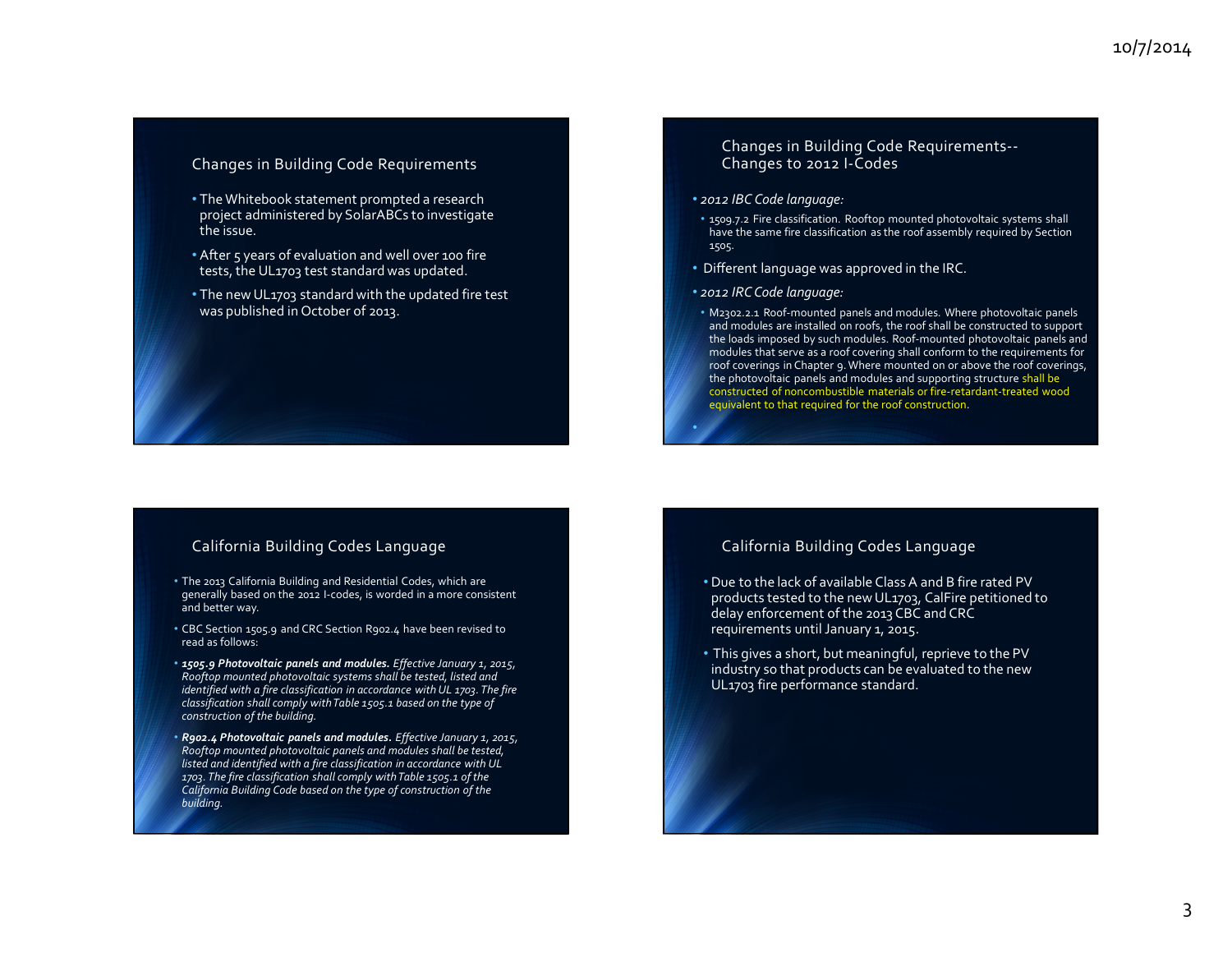#### UL 1703 Fire Performance Tests Tutorial

- The originalUL1703 fire performance tests included two tests borrowed from the roof fire rating standard, UL790.
- These two tests were (1) the burning brand test on the surface of the module, and (2) the spread of flame test on the top surface of the module.
- The original version of the fire performance tests required that these test be performed over <sup>a</sup> fire rated roof in section 16 ofthe UL1703 standard.
- Due to pass/fail criteria, the roof covering did not impact the tests and was not used in the tests.

#### Why Do We Have Class C PV modules?

- Primarily due to the burning brand test that specified that any material that came off the back of the module in the form of glowing embers indicated <sup>a</sup> fail of the test.
- Glass‐on‐polymer constructions have only been able to pass the smallest burning brand test—Class  $C(1'' \times 1''$  brands)
- Class A brands (12"x 12") and Class B brands (6"x6") have only been passed by glass‐on‐glass construction PV modules.

#### Why the need for new fire performance tests?

- The earlier UL1703 tests had two main deficiencies:
- 1. It did not take into account the benefit of <sup>a</sup> fire rated roof under the PV system in the burning brand test.
- 2. It did not test how fire on <sup>a</sup> roof could spread into <sup>a</sup> PV array.
- To fix these deficiencies, the UL1703 STP developed <sup>a</sup> more comprehensive set of tests to better evaluate <sup>a</sup> PV system for fire performance.
- The new fire test protocol requires the same two fire tests for the module required by the old UL1703—for TYPE. It requires up to four tests with the mounting system if the mounting system is designed for steep and low‐slope roofs.

#### Required tests for System Fire Class Rating of PV Module or Panel with Mounting System in Combination with Roof Coverings—Table 31.2

**Over Representative Roof Coverings**

**Test Tests**

|                                                                                                                                                                                                                                                                                                            | Class A                                      | Class B                                      | Class C                                       |  |  |  |  |
|------------------------------------------------------------------------------------------------------------------------------------------------------------------------------------------------------------------------------------------------------------------------------------------------------------|----------------------------------------------|----------------------------------------------|-----------------------------------------------|--|--|--|--|
| <b>Spread of Flame On Top Surface of</b><br>Module or Panel (Section 31.1.2) <sup>a</sup>                                                                                                                                                                                                                  | Flame Spread less than<br>6 ft in 10 minutes | Flame spread less than<br>8 ft in 10 minutes | Flame spread less than<br>13 ft. in 4 minutes |  |  |  |  |
| Spread of Flame at Roof and Module or<br>Panel Interface Over Representative<br>Steep Sloped Roof (Section 31.2.2.1a)b                                                                                                                                                                                     | Pass                                         | Pass                                         | Pass                                          |  |  |  |  |
| Spread of Flame at Roof and Module or<br>Panel Interface Over Representative<br>Low Sloped Roof (Section 31.2.2.1b)b                                                                                                                                                                                       | Pass                                         | Pass                                         | Pass                                          |  |  |  |  |
| <b>Burning Brand on Surface Over</b><br><b>Representative Steep Sloped</b><br>Roof (Section 31.2.3.1a)b                                                                                                                                                                                                    | A Brand                                      | <b>B</b> Brand                               | C Brand                                       |  |  |  |  |
| <b>Burning Brand Between Module or</b><br><b>Panel and Representative Steep</b><br>Sloped Roof (Section 31.2.3.1b)b                                                                                                                                                                                        | Pass                                         | Pass                                         | Pass                                          |  |  |  |  |
| Requirement can be met by either with a type tested module (16.4) or by performing the test in Section 31.1.2 on the top surface of a module or panel in the mounting<br>system being qualified in 31.2. For non-type tested products, the product must pass two consecutive tests for each required test. |                                              |                                              |                                               |  |  |  |  |
| Two consecutive tests for each test must be passed unless not required by the terms of Sections 31.2.1.2, 31.2.2, or 31.2.3, For the purpose of this standard, Steep and<br>Low Sloped Roof are defined in Sections 31.2.1.1.                                                                              |                                              |                                              |                                               |  |  |  |  |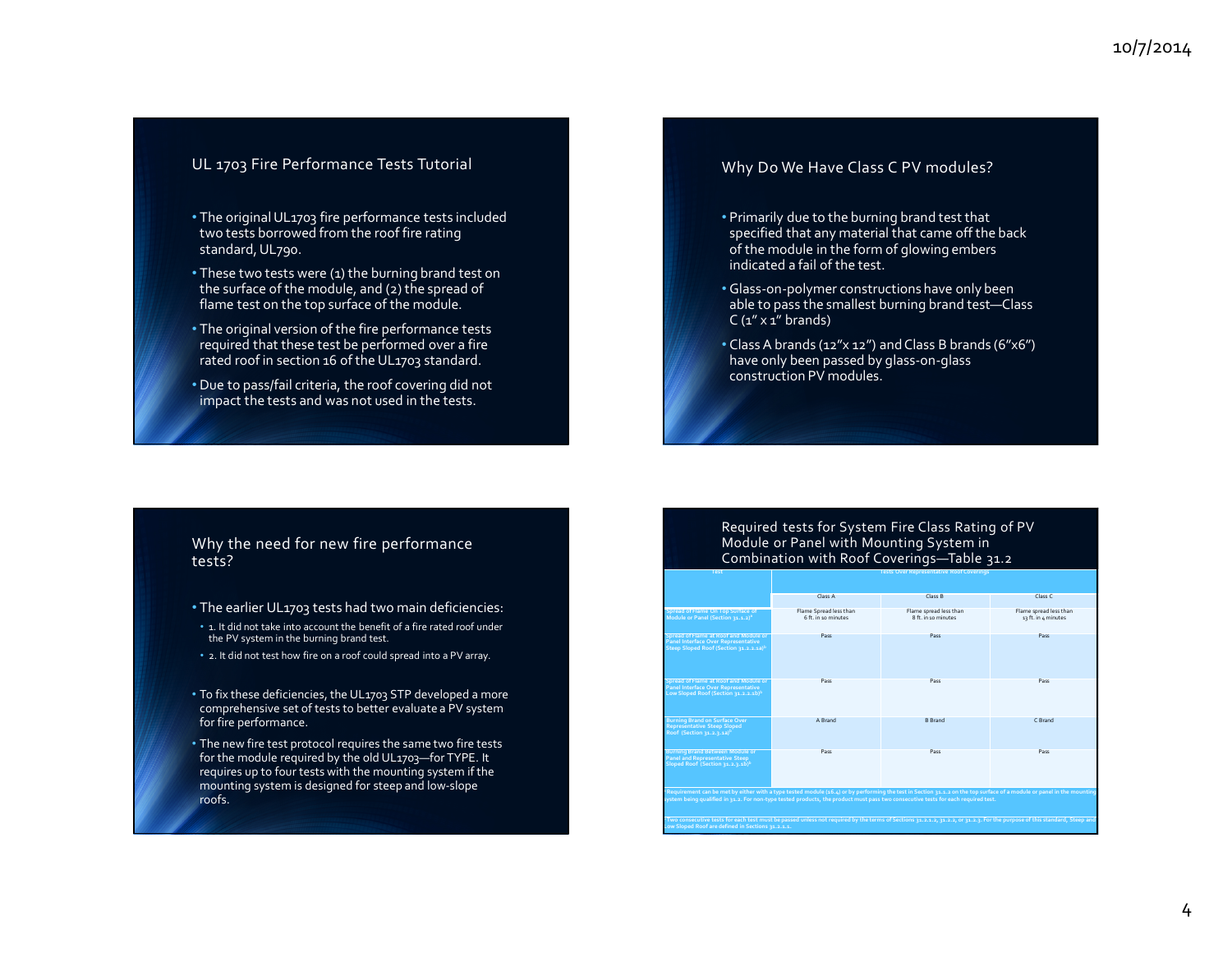#### The Development of PV Module Types Instead of Fire Classified PV Modules

- The old version of UL1703 provided <sup>a</sup> fire performance classification for the PV module, and the UL Whitebook provided <sup>a</sup> description that the module had to be mounted over a fire rated roof of the same or higher fire class. (Class C module over Class C, B, or A roof).
- The new version of UL1703 introduces the concep<sup>t</sup> of <sup>a</sup> PV module Type. Type is based on <sup>4</sup> construction parameters and 2 fire performance parameters.
- Goal of module typing is to provide <sup>a</sup> way to certify <sup>a</sup> mounting system that will provide similar fire performance for many different modules.
- Without module types, each different module would be required to be tested with each mounting system (thousands of tests per mounting system).

#### PV Module Type Evaluation

- $\bullet$  Construction is categorized by 4 items
- 1) the superstrate material;
- 2) the encapsulant material;
- 3) the substrate material; and,
- 4) the frame type and geometry (if any).
- •Fire Performance is categorized by two items (same as old UL1703 test)
- 1) spread of flame on the top surface of the module; and,
- 2) burning brand on the top surface of the module.

#### PV Module Type Matrix

- October 2013 version of UL1703 provided an example of 3 types and defined how types could be created.
- May 2014 revision provided <sup>a</sup> matrix of 15 types based on the permutations of the first three types.
- Many have misunderstood the reason for the matrix and have perceived that the matrix is <sup>a</sup> proliferation of test requirements. NOT SO. The matrix simply made it unnecessary for <sup>a</sup> test lab to define new types for the 3 most common module constructions.

#### PV Module Type Additions and Simplifications

- As new PV module constructions come to market (e.g. framed glass‐on‐glass modules) new types can be developed if it makes sense. <sup>A</sup> single module construction, with no competing options, can be tested by itself and does not require <sup>a</sup> type to be developed.
- As experience is gained through testing, certification labs will be able to predict the results of test for different types based on this experience. (we are not there yet)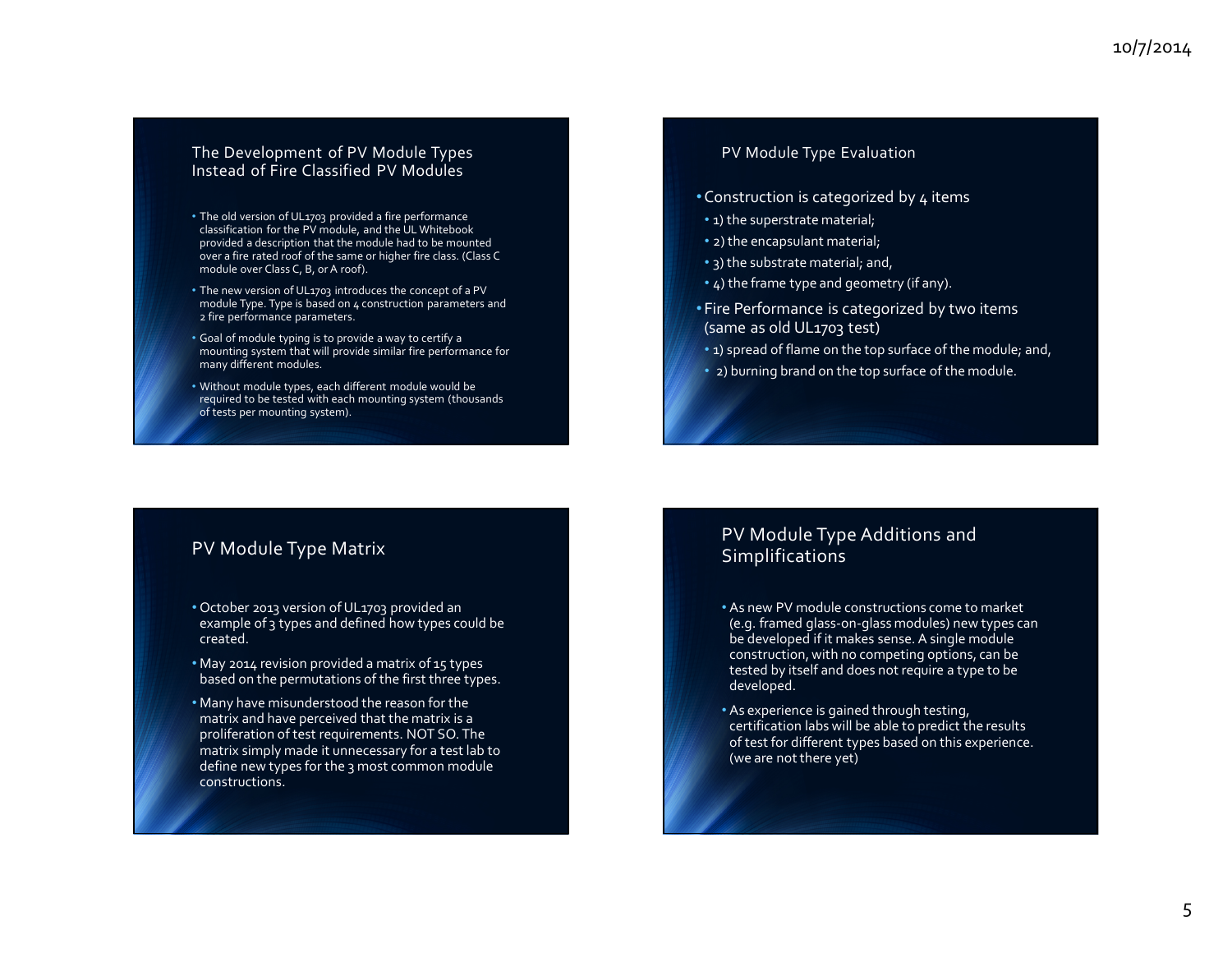#### Summary of the Fire Performance Testing Process

- A PV module is type tested—the type of the module and the performance in the spread of flame test is transferred to the mounting system process.
- If <sup>a</sup> PV module is Type 1, the spread of flame test on the top surface of the module has already passed the first required mounting system test (If the module is Type 7, the top surface spread of flame test can be performed in the mounting system, in case the mounting system can improve the top surface performance).
- If the mounting system is capable of mounting modules on both steep and low slope roofs, all remaining tests must be performed. (Steep and Low interface, Burning Brand above and below module)

## Required tests for System Fire Class Rating of PV Module or Panel with Mounting System in Combination with Roof Coverings—Table 31.2

| Test                                                                                                                                                                                                                         | <b>Tests Over Representative Roof Coverings</b> |                                                                                                                                                                                                                                                                                                            |                                               |  |  |  |
|------------------------------------------------------------------------------------------------------------------------------------------------------------------------------------------------------------------------------|-------------------------------------------------|------------------------------------------------------------------------------------------------------------------------------------------------------------------------------------------------------------------------------------------------------------------------------------------------------------|-----------------------------------------------|--|--|--|
|                                                                                                                                                                                                                              | Class A                                         | Class <sub>B</sub>                                                                                                                                                                                                                                                                                         | Class <sub>C</sub>                            |  |  |  |
| Spread of Flame On Top Surface of<br>Module or Panel (Section 31.1.2) <sup>a</sup>                                                                                                                                           | Flame Spread less than<br>6 ft in 10 minutes    | Flame spread less than<br>8ft in 10 minutes                                                                                                                                                                                                                                                                | Flame spread less than<br>13 ft. in 4 minutes |  |  |  |
| Spread of Flame at Roof and Module or<br>Panel Interface Over Representative<br>Steep Sloped Roof (Section 31.2.2.1a)b                                                                                                       | Pass                                            | Pass                                                                                                                                                                                                                                                                                                       | Pass                                          |  |  |  |
| Spread of Flame at Roof and Module or<br>Panel Interface Over Representative<br>Low Sloped Roof (Section 31.2.2.1b)b                                                                                                         | Pass                                            | Pass                                                                                                                                                                                                                                                                                                       | Pass                                          |  |  |  |
| <b>Burning Brand on Surface Over</b><br><b>Representative Steep Sloped</b><br>Roof (Section 31.2.3.1a) <sup>b</sup>                                                                                                          | A Brand                                         | <b>B</b> Brand                                                                                                                                                                                                                                                                                             | C Brand                                       |  |  |  |
| <b>Burning Brand Between Module or</b><br><b>Panel and Representative Steep</b><br>Sloped Roof (Section 31.2.3.1b)b                                                                                                          | Pass                                            | Pass                                                                                                                                                                                                                                                                                                       | Pass                                          |  |  |  |
|                                                                                                                                                                                                                              |                                                 | Requirement can be met by either with a type tested module (16.4) or by performing the test in Section 31.1.2 on the top surface of a module or panel in the mounting<br>iystem being qualified in 31.2. For non-type tested products, the product must pass two consecutive tests for each required test. |                                               |  |  |  |
| Two consecutive tests for each test must be passed unless not required by the terms of Sections 31.2.1.2, 31.2.2, or 31.2.3, For the purpose of this standard, Steep and<br>ow Sloped Roof are defined in Sections 31.2.1.1. |                                                 |                                                                                                                                                                                                                                                                                                            |                                               |  |  |  |

#### AT THE LAB



• Lab must test 3‐baselines on selected roofing system to confirm that

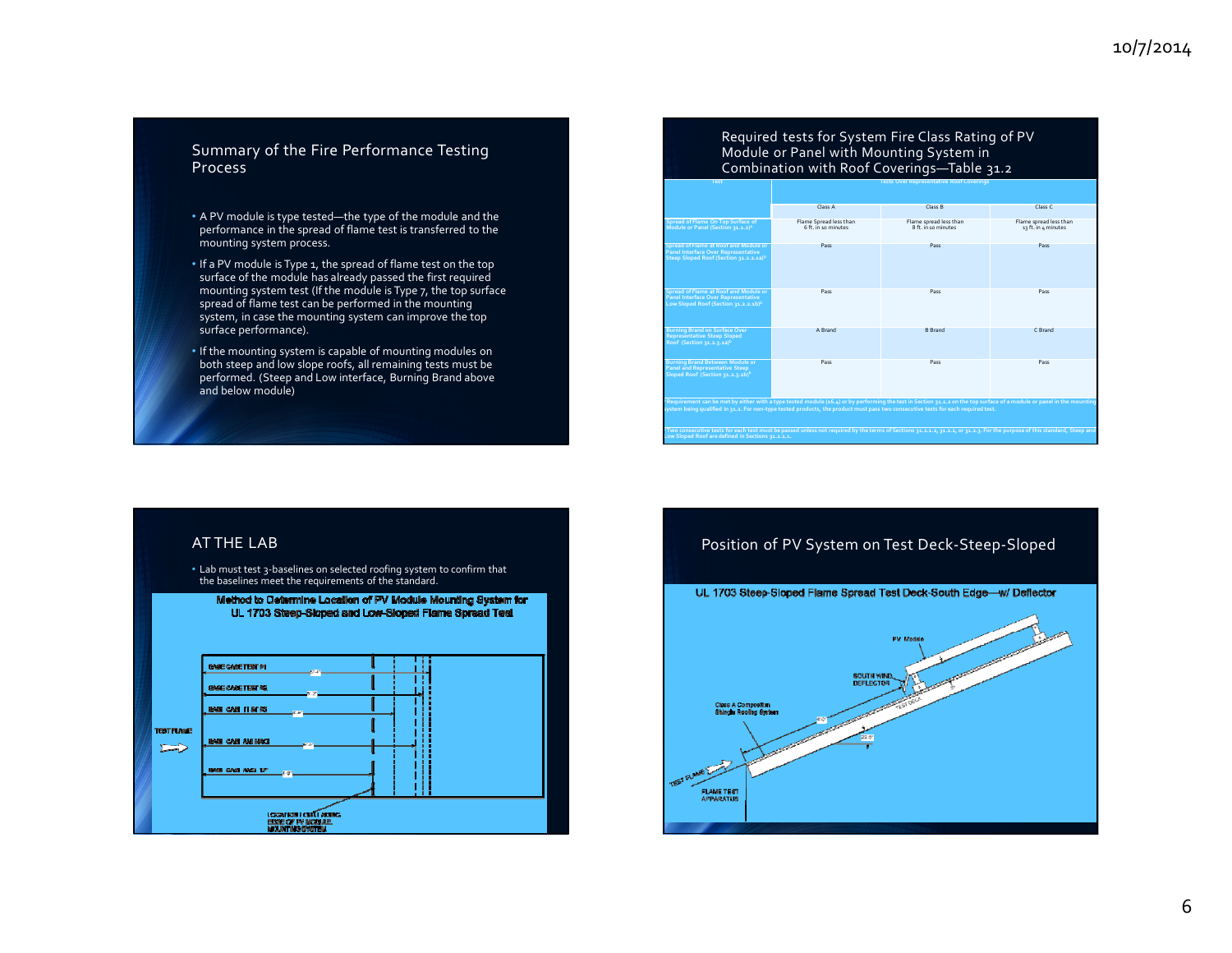## 10/7/2014







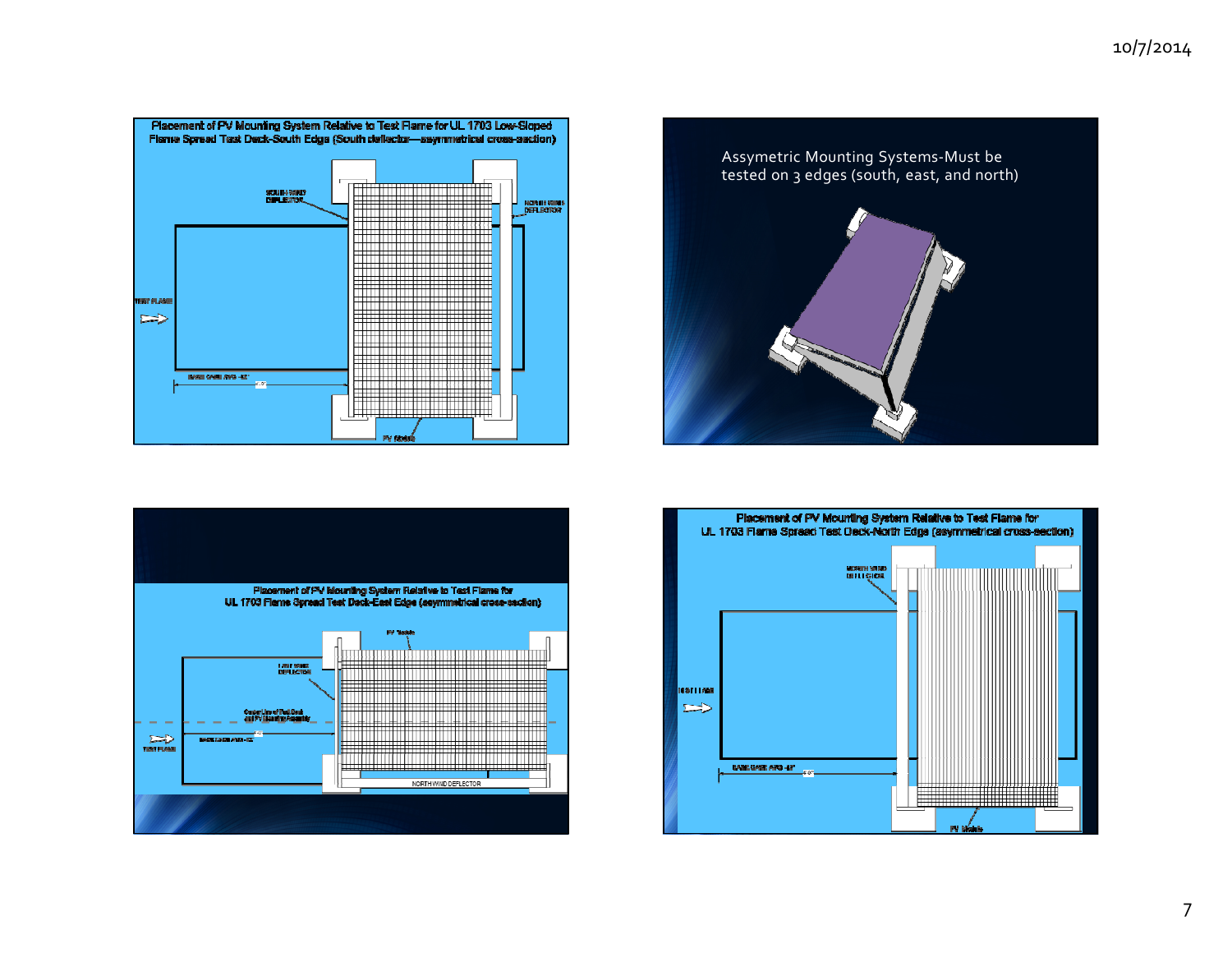

# UL 1703 Low-Sloped Flame Spread Test Deck-East Edge (asymmetrical cross section) ing stort to EAST WAD NORTH VAND DEFLECTOR (F USED<br>ONENCH NOW-NU DEFLECTOR IT ONLY<br>USED US NORTH ROW A EPOW Roafied S m. **FLAKE TES**

#### New Burning Brand Tests

- Not performed on mounting systems only for low‐ sloped roofs—fire barrier required on these systems.
- The new test includes the fire rated roof under the PV system. Pass/fail is failure of the roof deck, not failure of the PV module.
- The new test more accurately addresses the intention of the burning brand test which is to test the resistance of <sup>a</sup> roofing system from preven<sup>t</sup> <sup>a</sup> fire brand from penetrating <sup>a</sup> roof and igniting the attic construction materials that are often quite flammable.
- Additional 6"x6" brand test is performed with burning brand between the PV system and the roof. Intentis to simulate burning debris under <sup>a</sup> PV array. (notrequired with perimeter guard with ¼" or less holes)

### How the Revised Building Code Relates to the New Test Standard

- 2012 IBC references the old version of UL1703 because the building codes require <sup>a</sup> specific version of <sup>a</sup> code to be adopted.This creates <sup>a</sup> need for a localAHJ to voluntarily accep<sup>t</sup> the newer version ofthe standard.While this is commonly accepted byAHJs it is not required or automatic.
- This section of the document has <sup>2</sup> scenarios for steep‐sloped and low‐sloped applications.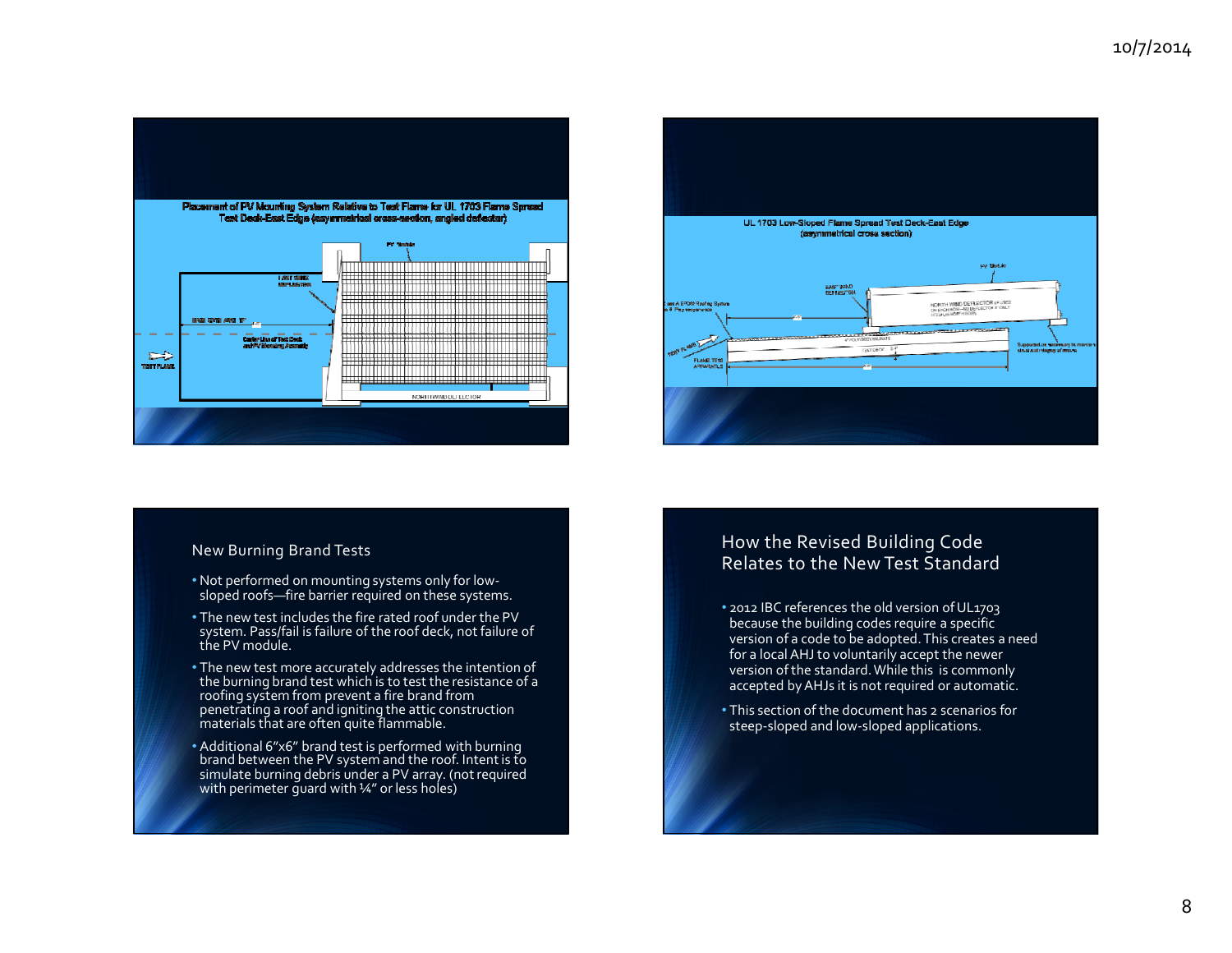#### Action Items for each Stakeholder Group— Laboratories Performing UL1703 Fire Tests

- Staff training and experience is key for consistent enforcement of the standard.
- As expected with any new testing protocols, mistakes have been made by each lab.
- Difficulties in applying the standard create needs for interpretations or adjustments by the lab.
- Issues of consistent misinterpretation or difficulties in testing need to be assembled for another revision of the standard.

#### Action Items for each Stakeholder—PV Rack Manufacturers

- The key action item for the rack manufacturer is to determine if their existing products can be used in Class A, B, or C fire rated PV systems, or if modifications are necessary to bring their products into compliance.
- Several Type <sup>1</sup> andType <sup>2</sup> PV modules are now available, so these two types, with the mounting system, should be evaluated as soon as possible.
- As other types become more common (particularly Type 7 and 8) these will also be important for Class B required fire ratings.

#### Action Items for each Stakeholder—PV Module Manufacturers

- New products coming to market need to be evaluated by the newTyping process so they can be easily installed in a fire-rated mounting system.
- Most PV modules currently certified as Class C modules will only need to perform one fire test and provide information on the thickness of their glass, encapsulant, and substrate backsheet to obtain <sup>a</sup> Type number. The one fire test to be evaluated is the spread of flame test on the surface of the module.
- Module should be marked "Module Fire Performance: Type <sup>1</sup>" (or whatever number) so that contractors and inspectors can easily identify the type.

#### Action Items for each Stakeholder—PV Installing Contractors

- The key action item for installing contractors is to work with their equipment suppliers to make sure that the PV modules and suppor<sup>t</sup> structures they typically use are actively in the process of getting their products certified to the new fire performance requirements in UL1703.
- $\bullet$  If not, the contractor needs to consider an alternative supplier that is actively fire rating their mounting systems.
- Review any supplied documentation from equipment suppliers to see if it clearly states how to install the equipment to ge<sup>t</sup> <sup>a</sup> Class A, B, or C rating.This documentation is critical to show to theAHJ.